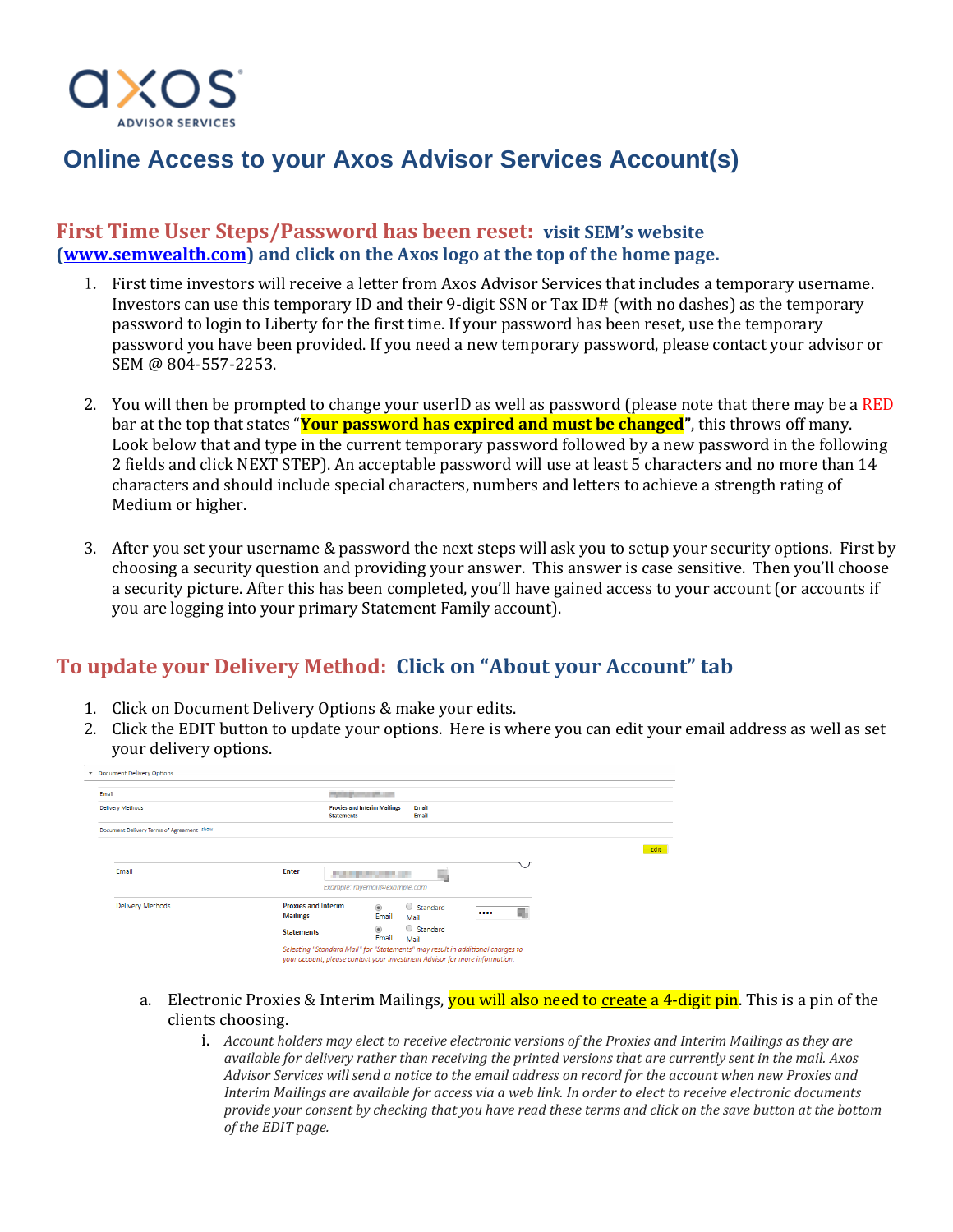#### b. Electronic Statements & Documents:

- i. Account holders may elect to receive electronic versions of the account statements, statement inserts, and account related documents as they are available for delivery rather than receiving the printed versions that are currently sent in the mail. Axos Advisor Services will send a notice to the email address on record for the account when new statements and documents are available for access via a web link. In order to elect to receive electronic documents provide your consent by checking that you have read these terms and click on the save button at the bottom of the EDIT page.
- 3. After choosing email for statements, you will need to check the box to agree that "I and all other owners, custodians, and fiduciaries on this account - agree to the terms and conditions of the Document **Delivery Terms of Agreement.**" So that **SAVE** is available to update their delivery method, click on **SAVE**.

Availability of Electronic Statements and Documents - Account holders may elect to receive electronic versions of the account statements, statement inserts, and account related documents as they are available for delivery rather than receiving the printed versions that are currently sent in the mail. Axos Advisor Services will send a notice to the email address on record for the account when new statements and documents are available for access via a web link. In order to elect to receive electronic documents provide your consent by checking that you have read these terms and click on the save button below.

Availability of Electronic Proxies and Interim Mailings - Account holders may elect to receive electronic versions of the Proxies and Interim Mailings as they are available for delivery rather than receiving the printed versions that are currently sent in the mail. We will send a notice to the email address on record for the account when new Proxies and Interim Mailings are available for access via a web link. In order to elect to receive electronic documents provide your consent by checking that you have read these terms and click on the save button below.

Revoking Consent - Your consent, when given, is effective until further notice by Axos Advisor Services or it is revoked by an account holder. You may revoke your consent and begin to have paper documents mailed to your address of record by selecting standard mail, agreeing to the terms and saving your changes. If you do withdraw your consent, you will begin receiving paper copies of your statements at the cost, if any, as previously disclosed/stated by your advisor.

Information on Systems Requirements - To enroll in the electronic delivery program and receive electronic documents you must have a valid email address on record at Axos Advisor Services and Internet access via a browser that is JavaScript-enabled, such as Internet Explorer or Firefox, and the ability to read Portable Document Format (PDF) documents.

Invalid Email Address - If your delivery preference is set back to paper delivery because of an invalid email address, you will need to re-enroll for e-delivery.

Electronic Delivery Exceptions - While account statements and the associated statement inserts are available for electronic delivery not all *fecount documents are available in electronic form at this time and you may continue to receive some documents in the mail.* 

1- and all other owners, custodians, and fiduciaries on this account - agree to the terms and conditions on the Document Delivery Terms of Agreement.

Cancel

Save

Availability of Electronic Statements and Documents - Account holders may elect to receive electronic versions of the account statements, statement inserts, and account related documents as they are available for delivery rather than receiving the printed versions that are currently sent in the mail. Axos Advisor Services will send a notice to the email address on record for the account when new statements and documents are available for access via a web link. In order to elect to receive electronic documents provide your consent by checking that you have read these terms and click on the save button below.

Availability of Electronic Proxies and Interim Mailinas - Account holders may elect to receive electronic versions of the Proxies and Interim Mailings as they are available for delivery rather than receiving the printed versions that are currently sent in the mail. We will send a notice to the email address on record for the account when new Proxies and Interim Mailinas are available for access via a web link. In order to elect to receive electronic documents provide your consent by checking that you have read these terms and click on the save button below.

Revoking Consent - Your consent, when given, is effective until further notice by Axos Advisor Services or it is revoked by an account holder. You may revoke your consent and begin to have paper documents mailed to your address of record by selecting standard mail, agreeing to the terms and saving your changes. If you do withdraw your consent, you will begin receiving paper copies of your statements at the cost, if any, as previously disclosed/stated by your advisor.

Information on Systems Requirements - To enroll in the electronic delivery program and receive electronic documents you must have a valid email address on record at Axos Advisor Services and Internet access via a browser that is JavaScript-enabled, such as Internet Explorer or Firefox, and the ability to read Portable Document Format (PDF) documents.

Invalid Email Address - If your delivery preference is set back to paper delivery because of an invalid email address, you will need to re-enroll for e-delivery.

Electronic Delivery Exceptions - While account statements and the associated statement inserts are available for electronic delivery not all ccount documents are available in electronic form at this time and you may continue to receive some documents in the mail.

OT- and all other owners, custodians, and fiduciaries on this account - agree to the terms and conditions of Document Delivery Terms of Agreement.

4. The information under the "Document Delivery Options" row should now reflect the changes

Cancel Save